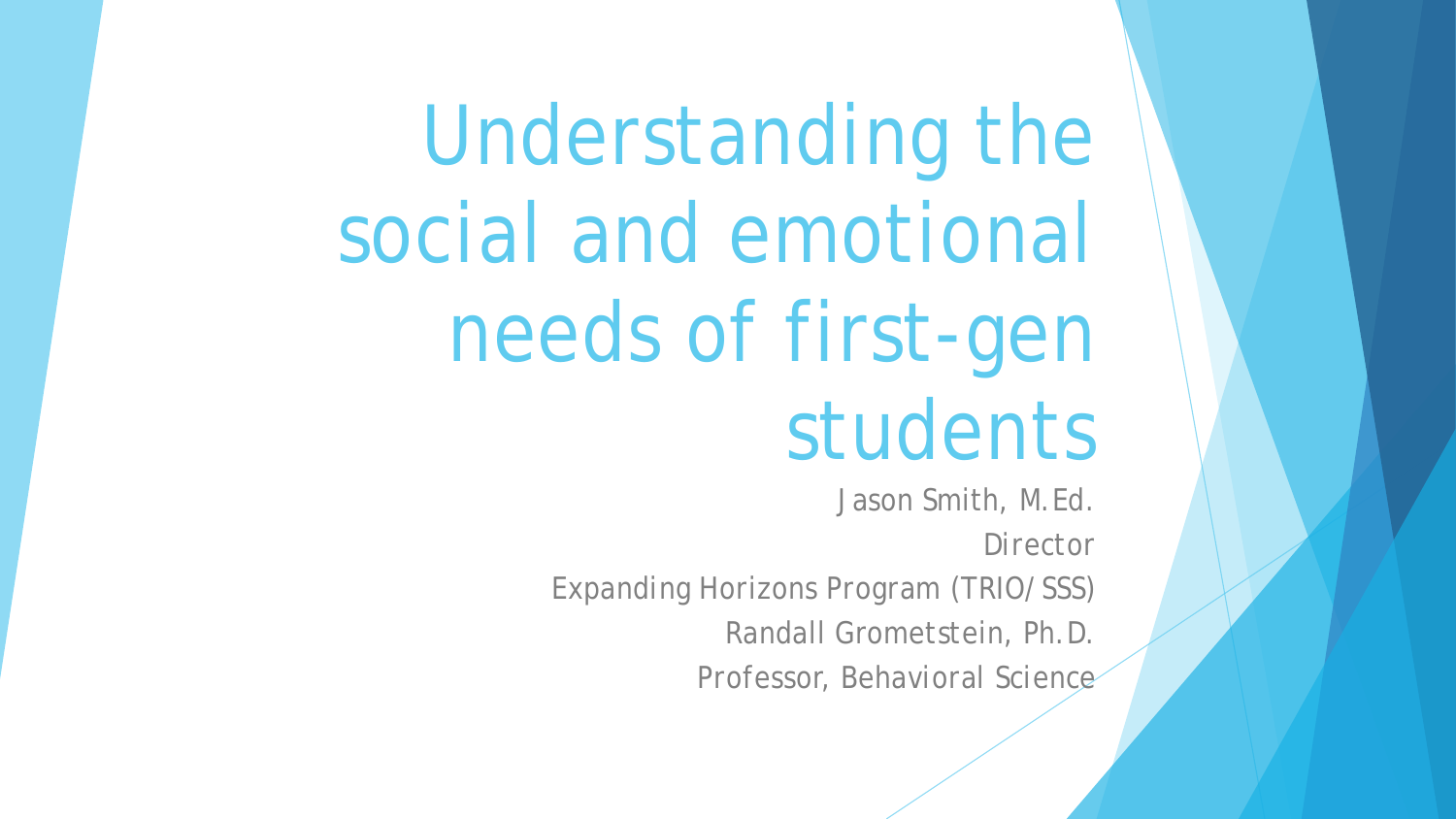#### Our model



Blue-Collar Roots, White-Collar Dreams



#### **Alfred Lubrano**

"Lubrano is a great reporter . . . He has chosen here a great and often overlooked subject, the role of class in modern American society, and has produced a book rich with insight into both his own and all our lives." -- MARK BOWDEN, author of Black Hawk Down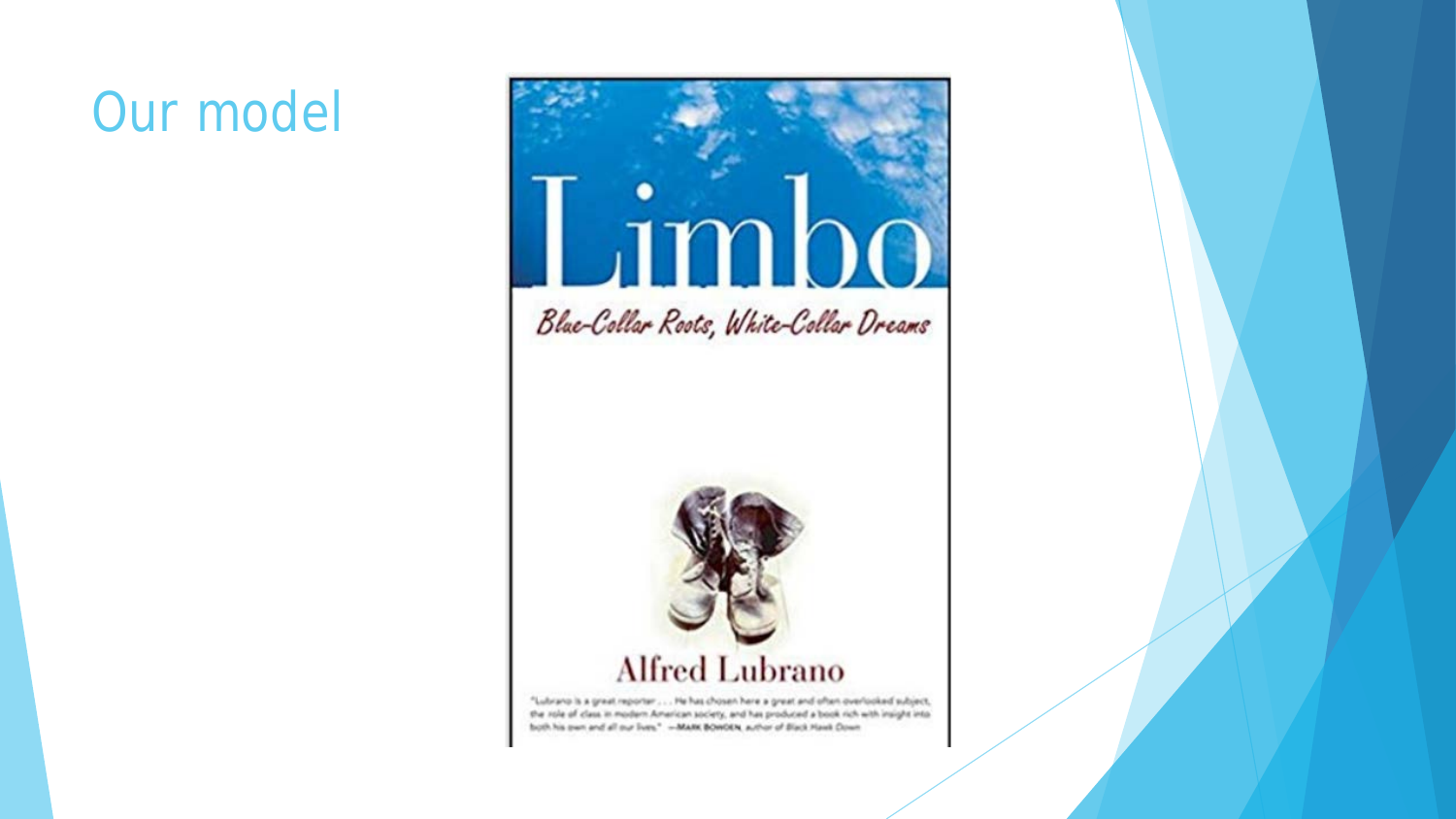#### Think-pair-share exercise #1 Role of families

How does the family's support for, or disapproval of, the Straddler's desire to go to college affect the process of applying to and matriculating at a college?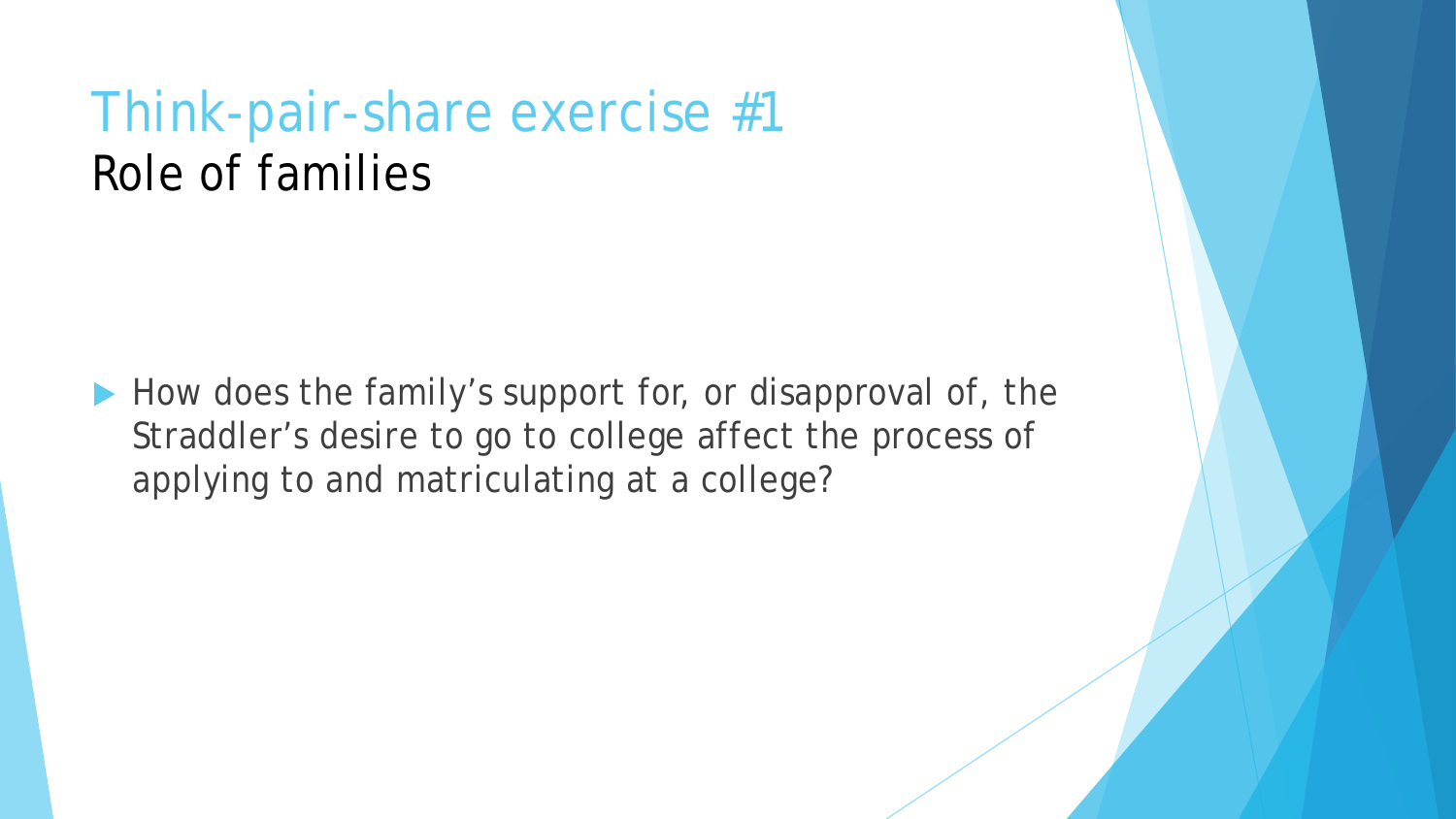# TPS #1 Additional questions

▶ Lubrano calls the disapproving families "black hole families"

- Were there any pressures on you to stay close to home, perhaps not even attend college?
- ▶ Even supportive families may urge their Straddler sons and daughters to pursue certain majors and avoid others; Lubrano's parents did not understand his desire to be a journalist
- How did you choose a college to apply to and a major?
- What feelings accompanied you to campus?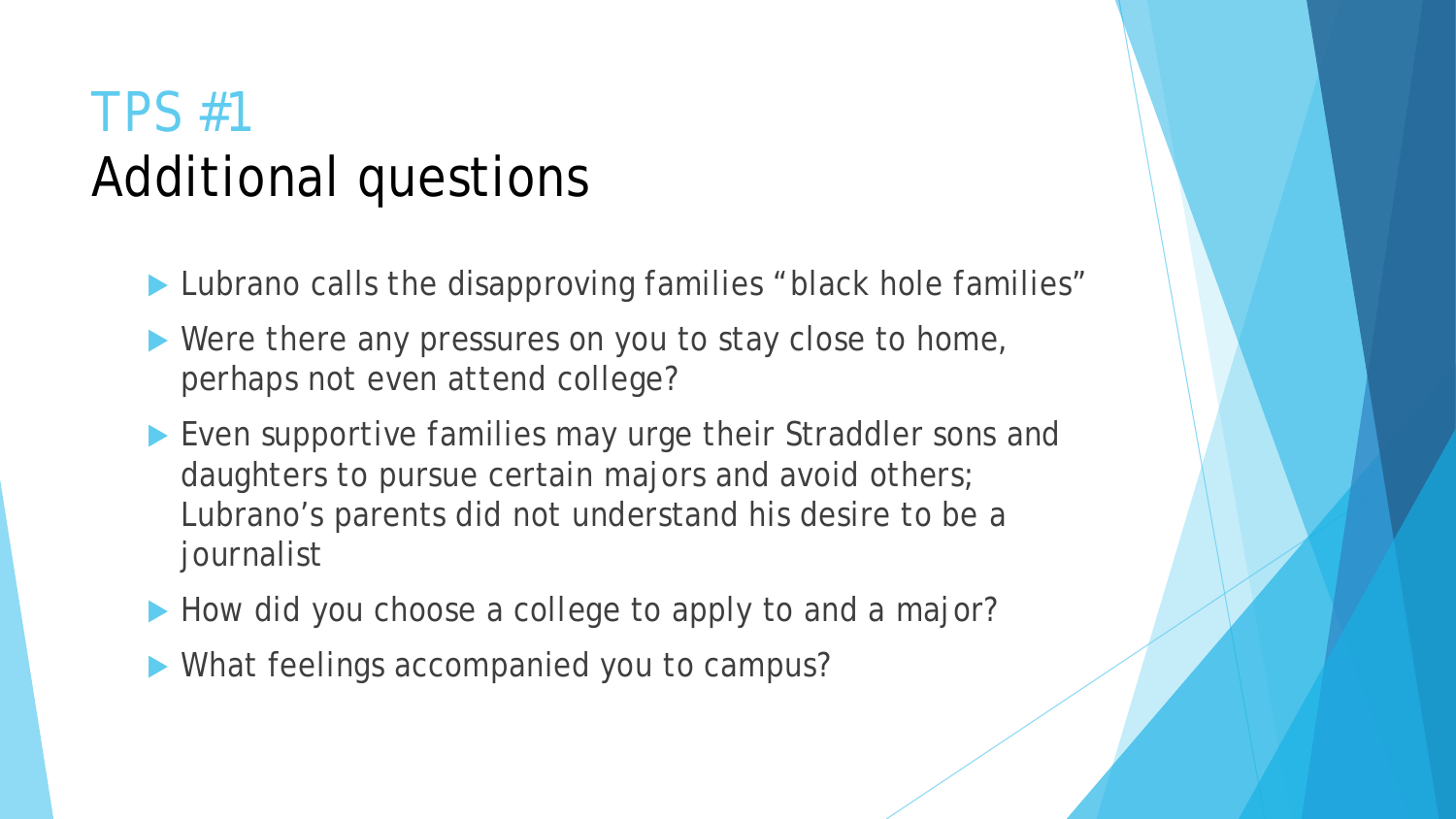# TPS #2 Language and how it is used

- How might conversations differ in blue collar and white collar homes?
- How might this impact a student's readiness for the college classroom?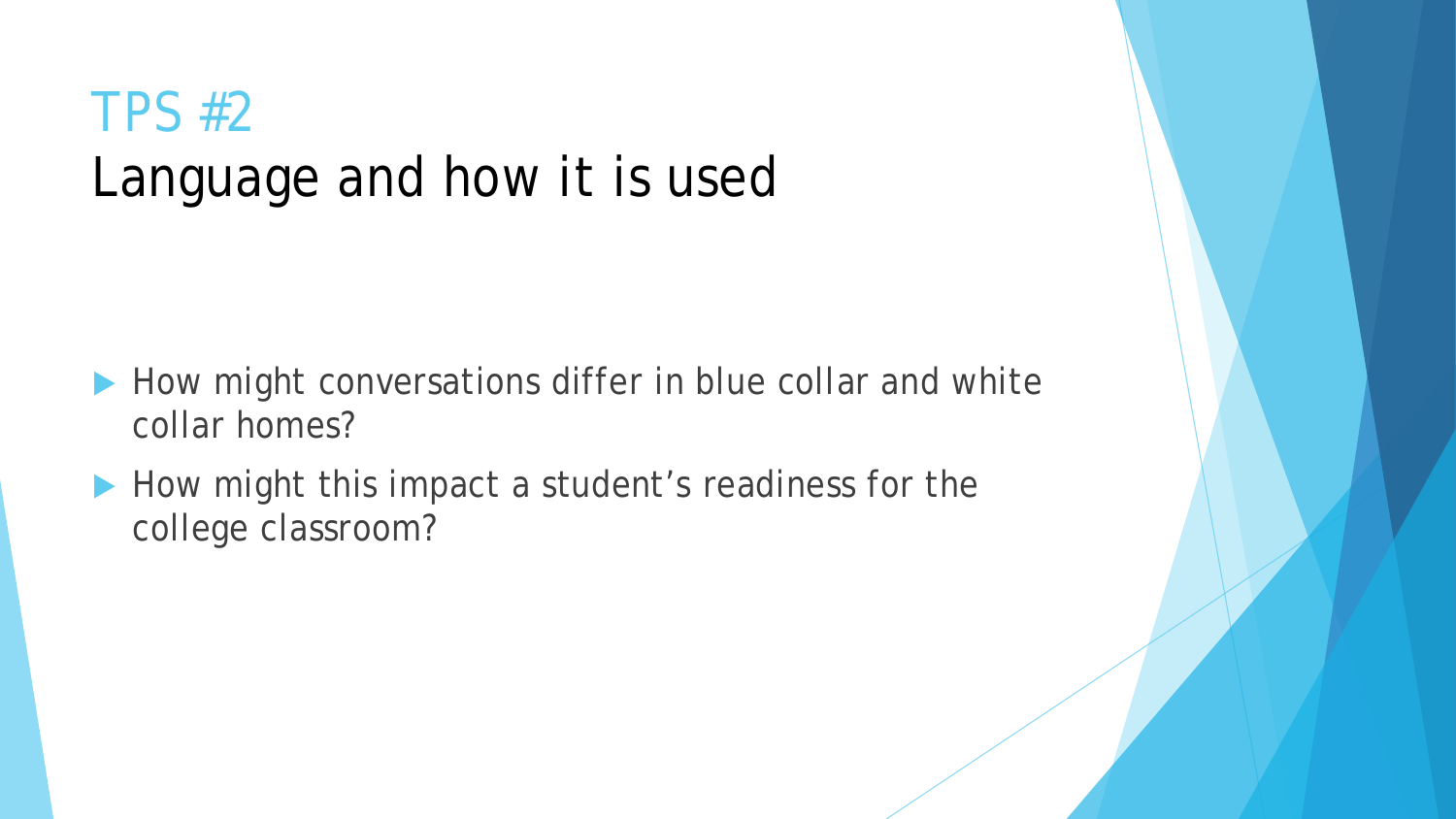## TPS #2 Additional questions

- Example: What did you learn about politics at home, compared to what you learned in college (both in the classroom and in the dorm)?
- Lubrano says knowledge in a blue-collar home is implicit, but language in the white collar home is explicit.
	- **Language in the classroom is explicit.**
	- Did you ever feel more reserved, less verbal, than your non-Straddler classmates?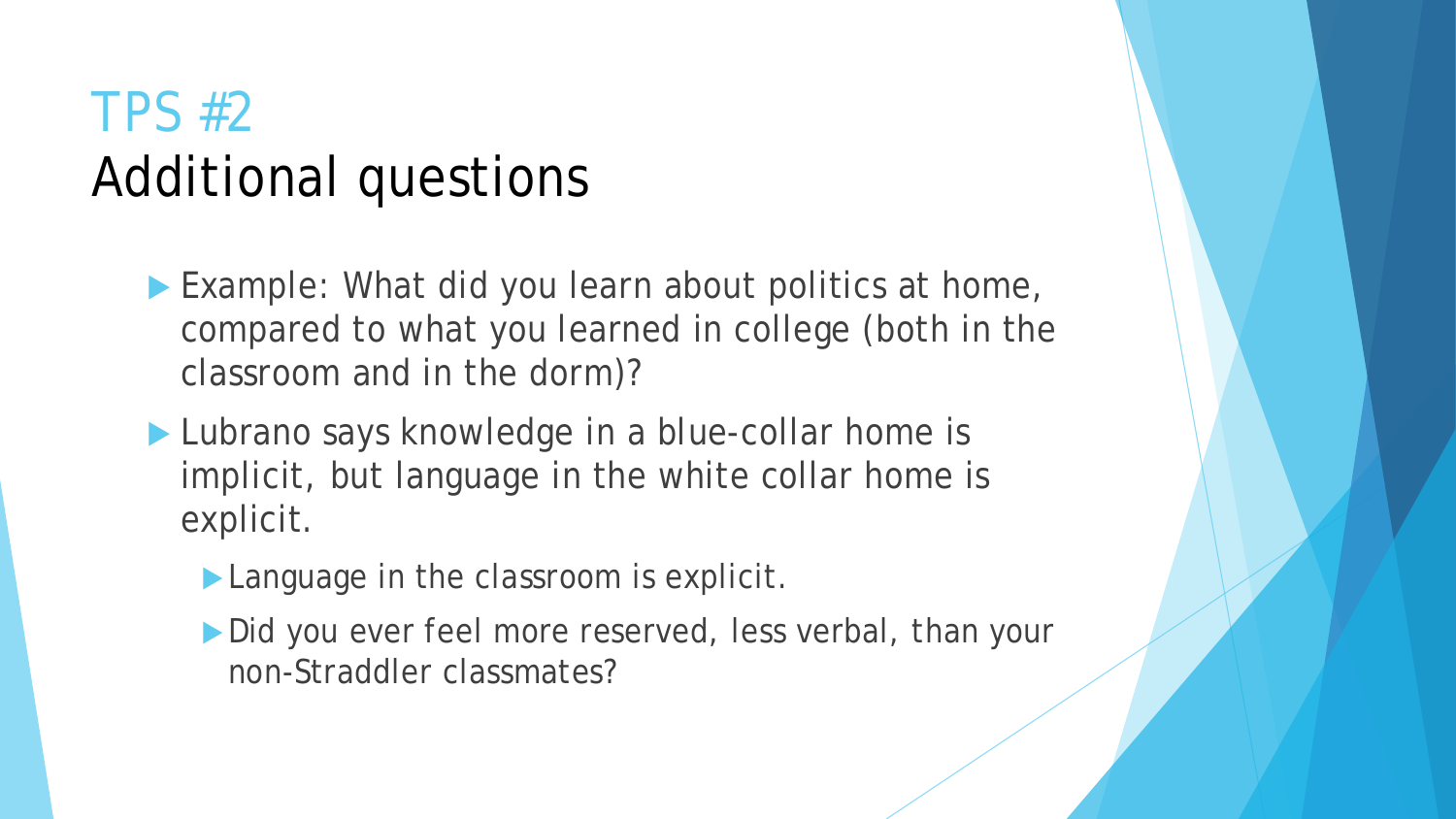# TPS #3 Changes

How does college change you, and how does this impact your relationship with family and other connections at home?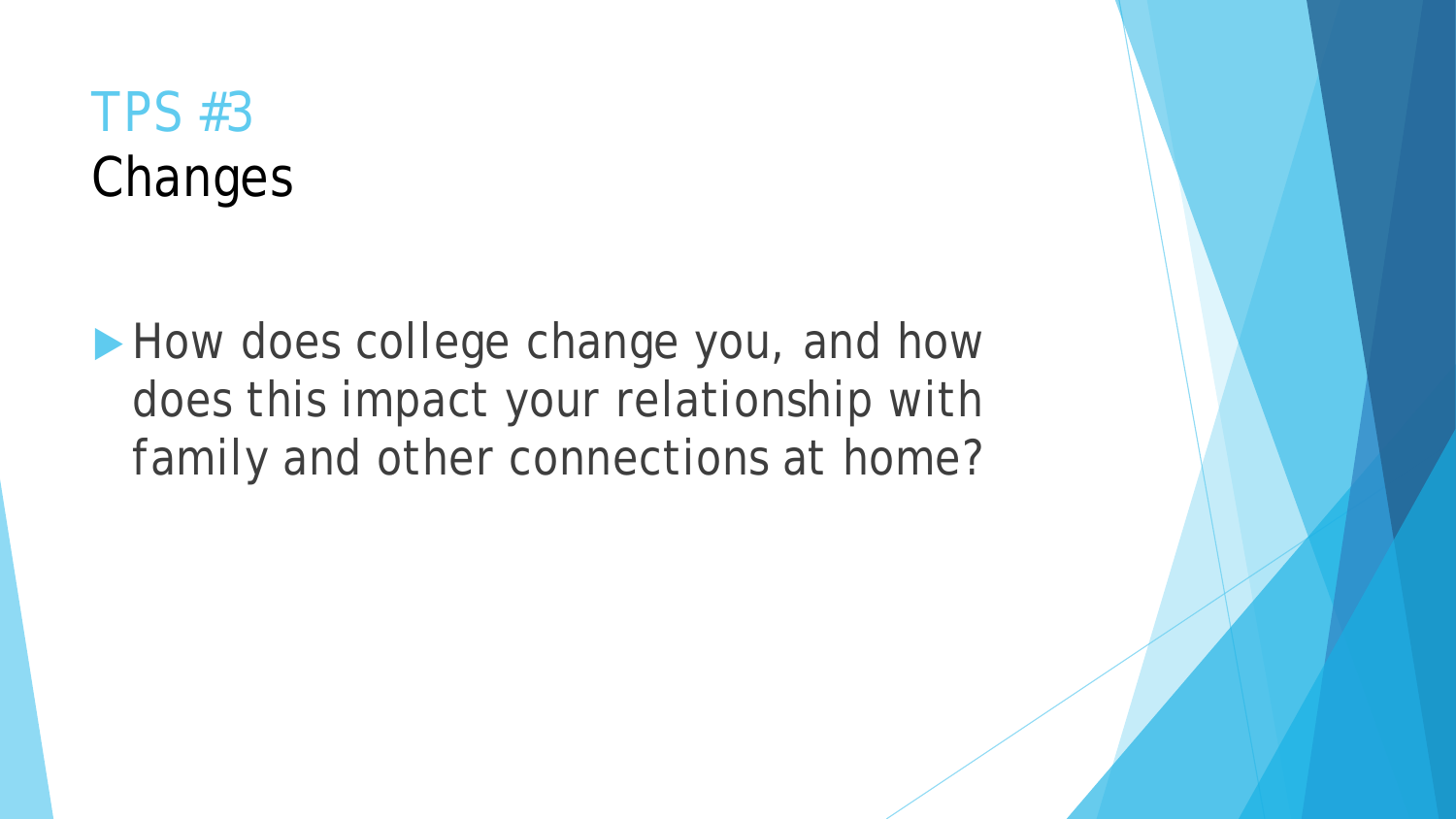#### TPS #3 Additional questions

- **What did it feel like to make meaning of your** experiences to those at home? In the context of a liberal arts education and the intellectual growth you experienced.
- Imposter syndrome: both in class and at home?
- **Where and how do Straddlers belong?**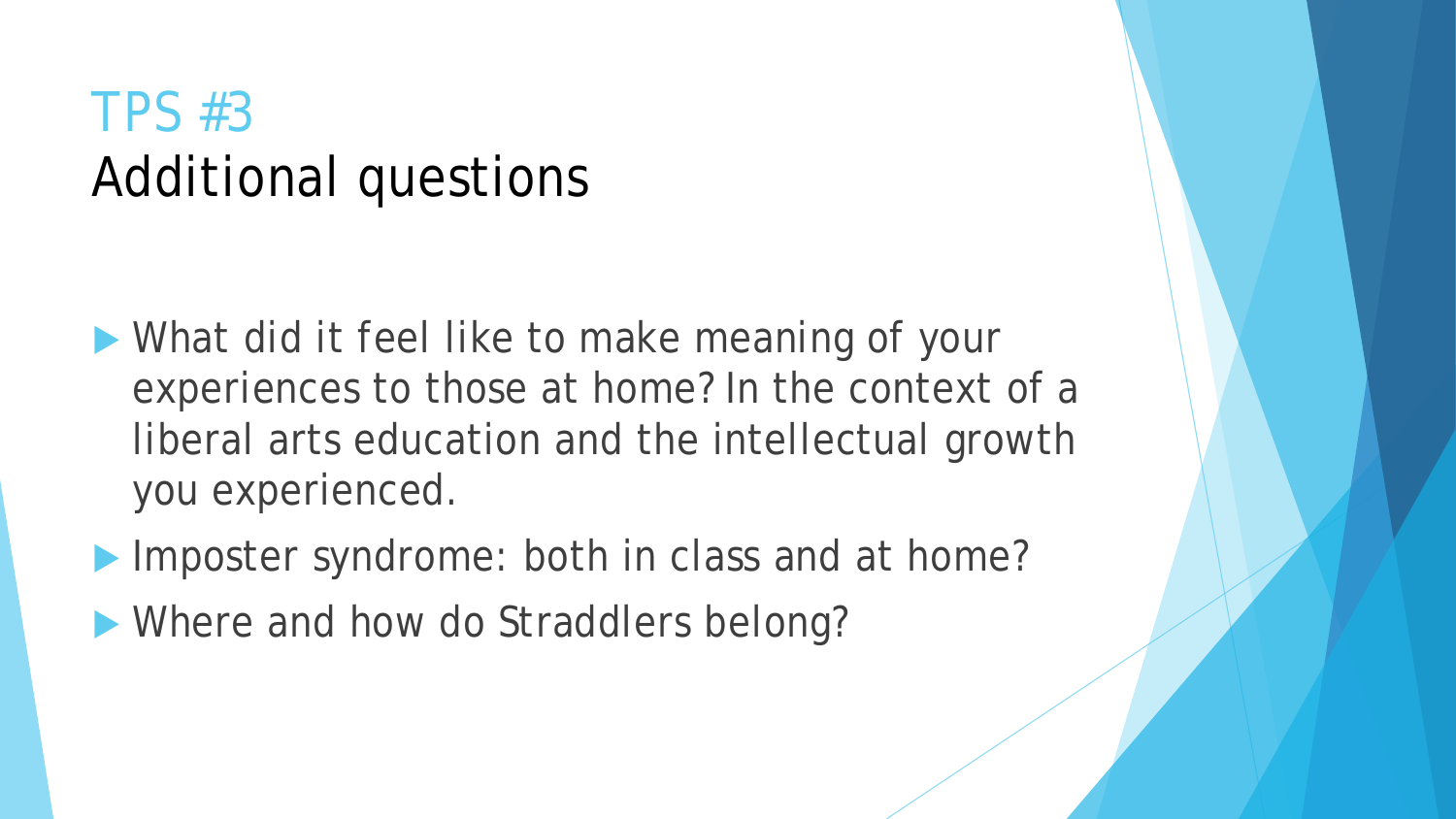#### TPS #4 The strengths of blue-collar culture

What are the strengths of blue-collar culture?

- How did the strengths of blue collar culture help you in your education and in life?
- What blue collar values continue to inform your life?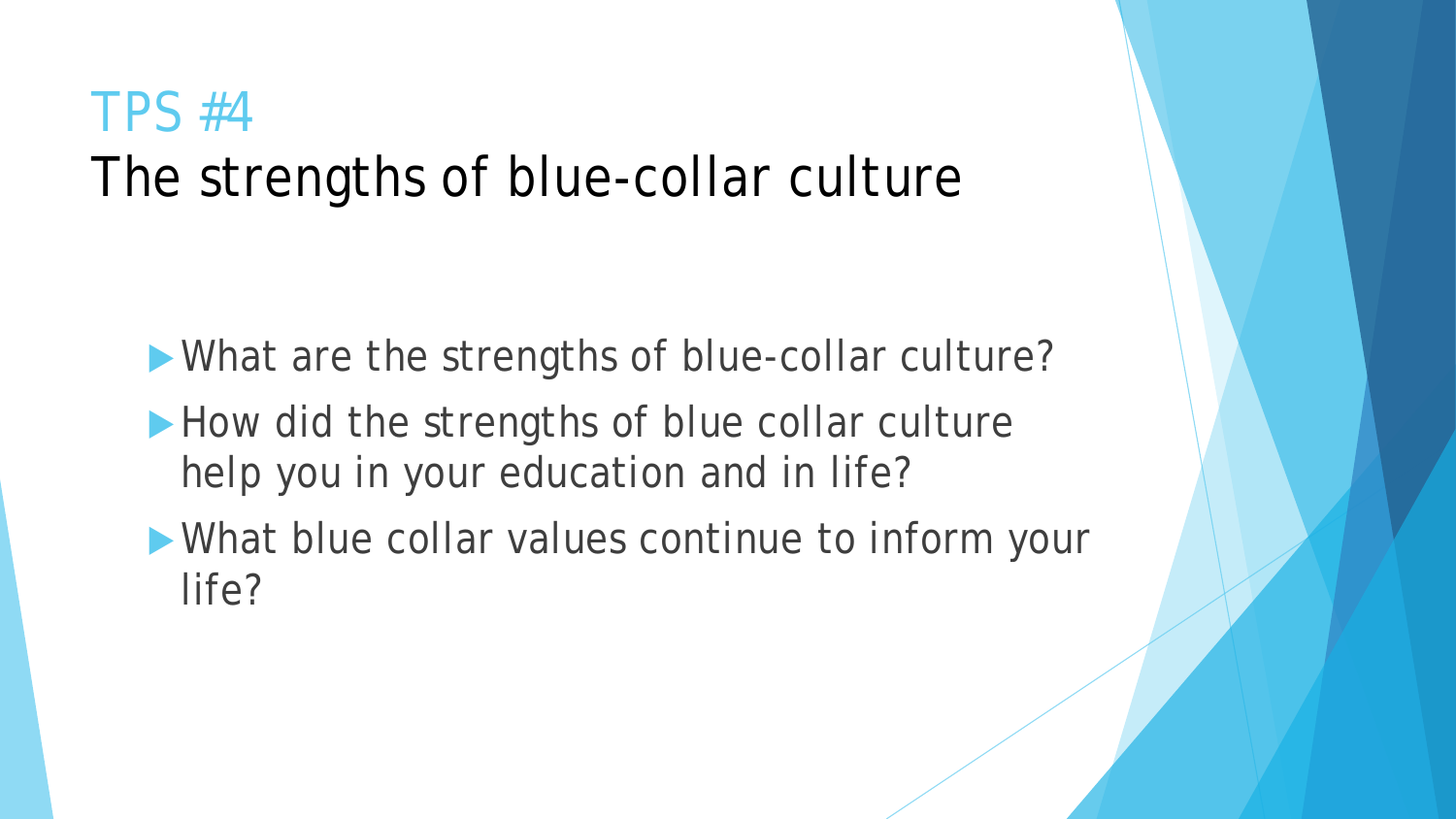#### TPS #5 Feedback

In your life, think of a faculty or staff member's feedback that you received that helped you stay on track. What was that feedback, and how did it help you?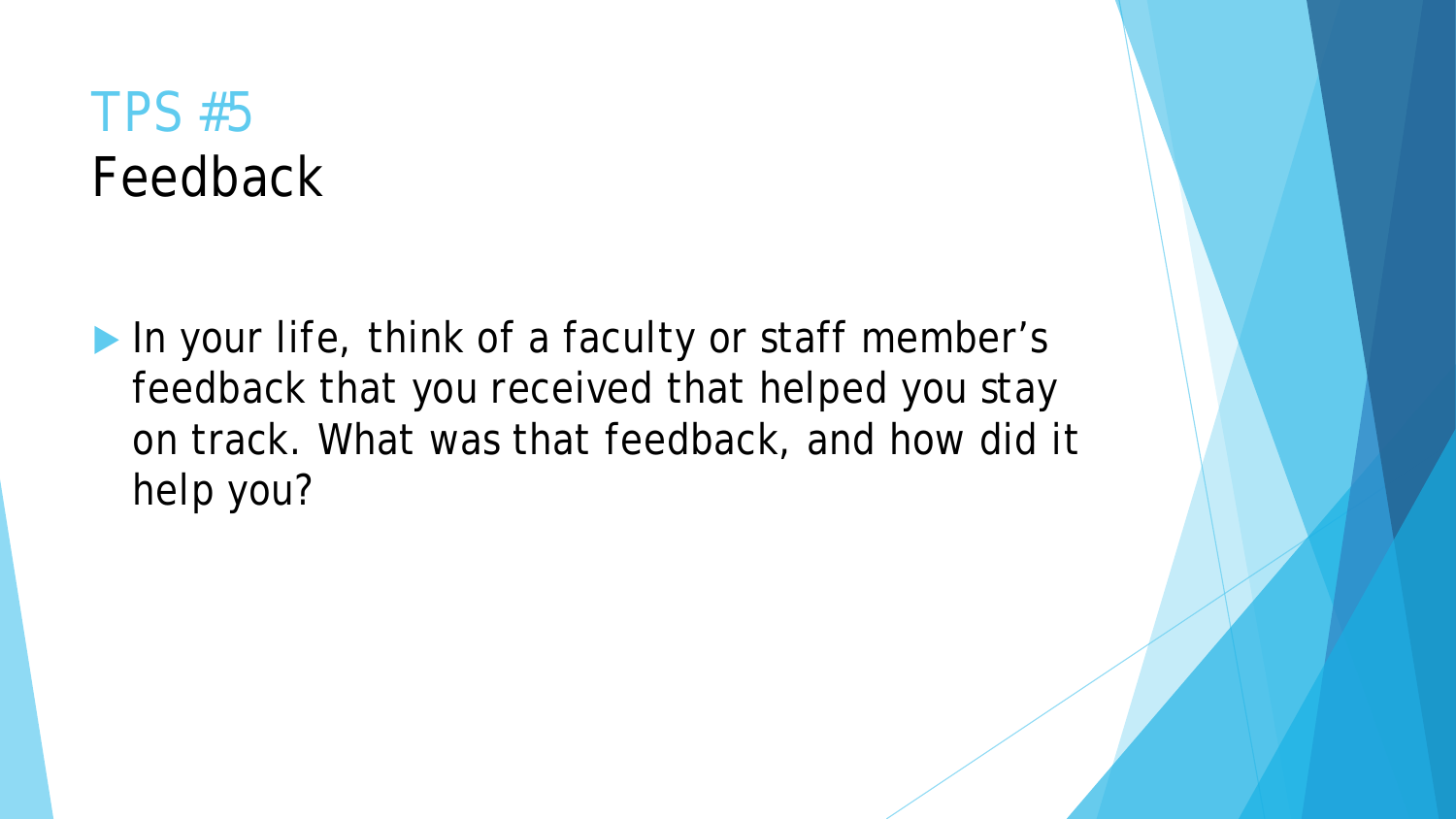#### TPS #6 **Overall**

What was the hardest part of the college experience for you?

**Think about the friends you are closest** to, and about the family you have built as an adult. Are they Straddlers as well?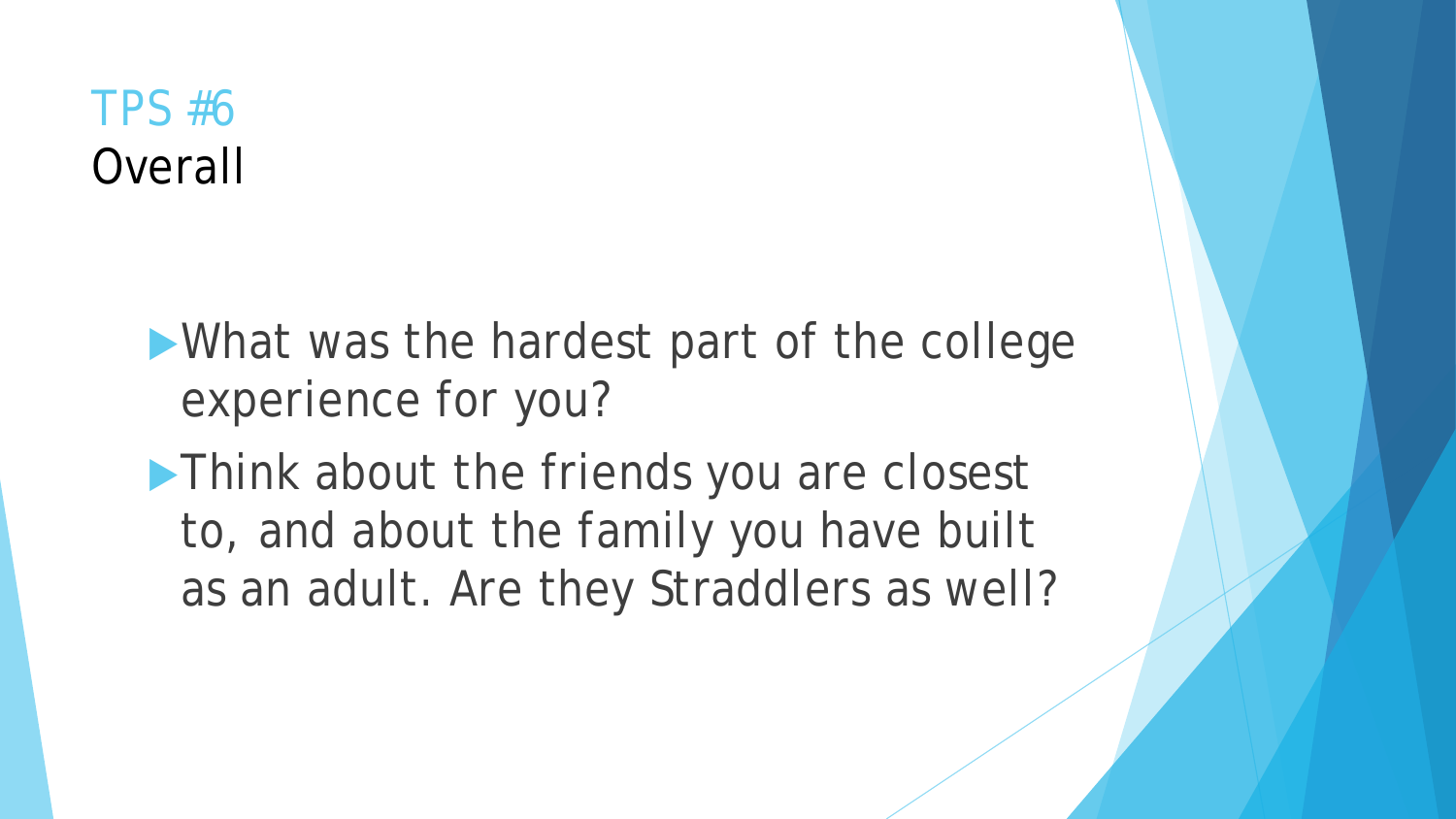## Conclusions and takeaways

- Straddlers need to belong to two cultures blue collar and white collar – at the same time
- The strengths of blue collar culture

 $\blacktriangleright$ 

- What do we, as faculty and staff, bring to the table when trying to understand our first gen students?
- How well are we doing in terms of enhancing social mobility?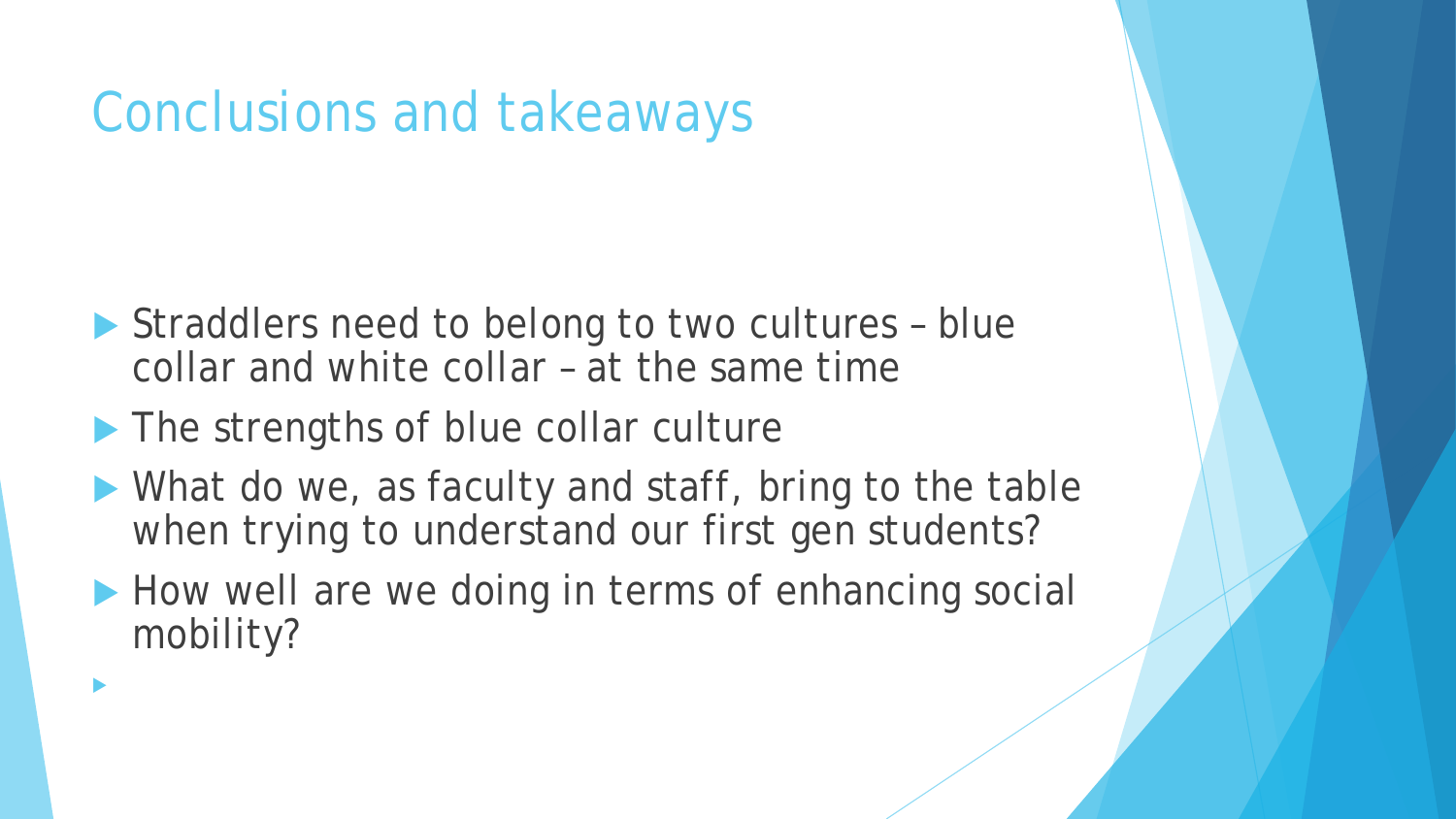Social Mobility Index, 2017, selected rankings [www.socialmobilityindex.org,](http://www.socialmobilityindex.org/) N = 1,363 colleges & universities in the United States

| Mass Maritime Academy    | 130 |
|--------------------------|-----|
| Fitchburg State          | 158 |
| Framingham State         | 201 |
| Bridgewater State        | 219 |
| ▶ Westfield State        | 255 |
| ▶ Worcester State        | 256 |
| Salem State              | 277 |
| Mass College of Lib Arts | 328 |
| Mass College Art Design  | 478 |
|                          |     |